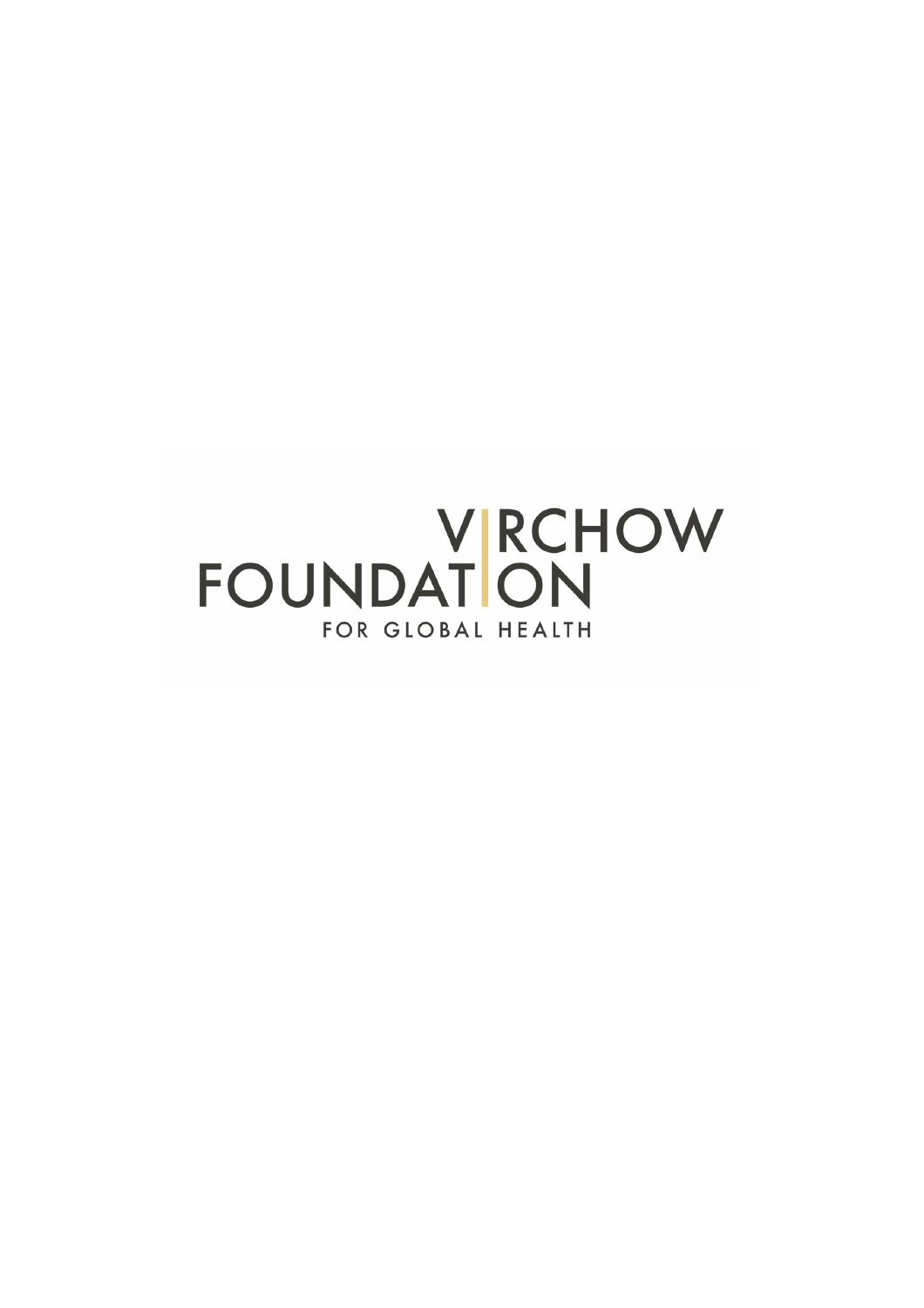Statutes of the Foundation

# Virchow Foundation for Global Health

having its seat in Münster

#### Preamble

As a highly reputed international platform, the Virchow Foundation for Global Health strives to promote and raise awareness of global health issues in a targeted and comprehensive manner among the general public, both nationally and internationally, and to contribute to the improvement of global health.

In its basic understanding of health and disease from a holistic perspective, awareness is to be raised in an appropriate manner and propagated going forward regarding the complex interrelationships between medical, political, economic and social determinants. This is to be promoted by a joint commitment on the part of respected individuals and organisations in a spirit of transsectorality, interdisciplinarity and internationality, who are committed to the aim and objective of contributing to a sustainable improvement in global health.

It is in this manner that the Virchow Foundation for Global Health also acknowledges, supports and relates its work in particular to the efforts of the United Nations to preserve our planet Earth and make possible a healthy life in the meaning of the comprehensive Sustainable Development Goals (SDGs) on the UN 2030 Agenda.

In this spirit, the Virchow Prize for Global Health, established and supported by the Virchow Foundation for Global Health, recognises innovations of outstanding significance having a positive and sustainable impact on the broad field of global health.

Outstanding individuals or organisations that have made a significant contribution to improving the health of the world's population, be it through scientific and societal, and especially social, technological or economic achievements and innovations, are to lend a personal element of identification for these great challenges through this internationally prominent award, but they are also to be honoured for their commitment to global health in an exceptional manner.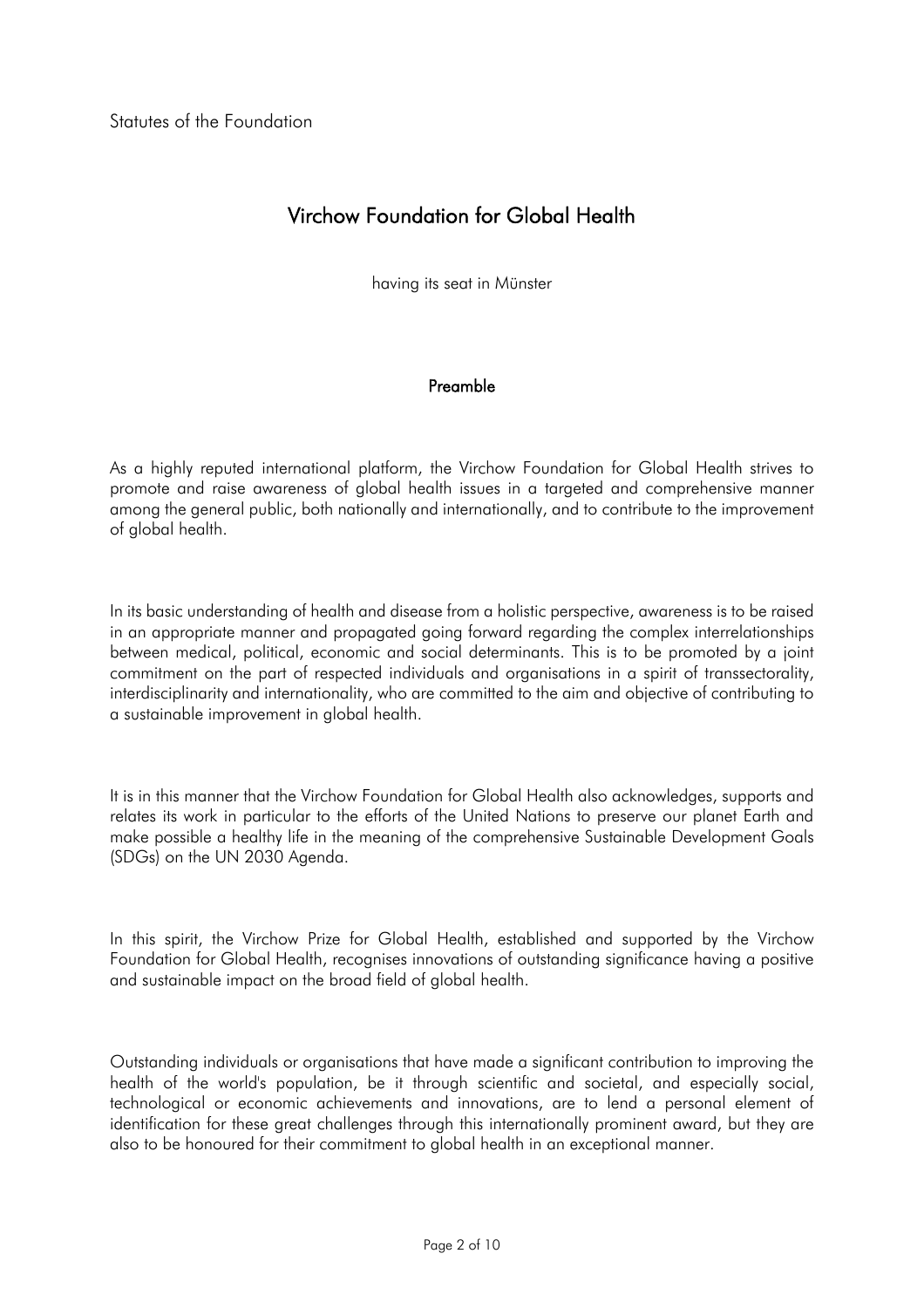## § 1 Name, Legal Form, Registered Office

The name of the Foundation is "Virchow Foundation for Global Health ". It is a foundation organised under civil law with legal capacity.

The Foundation has its registered office in Münster, Germany.

The financial year of the Foundation is the calendar year.

#### §2 Purpose of the Foundation

The purpose of the Foundation is to promote global health and public health nationally and internationally within the meaning of § 52 (2) (3) of the German Fiscal Code (AO), to promote science and research within the meaning of § 52 (2) (1) of the German Fiscal Code (AO) and to promote development cooperation within the meaning of § 52 (2) (14) of the German Fiscal Code  $(AO)$ .

The purpose of the Foundation shall be realised in particular through the following measures:

- § Award of the "Virchow Prize for Global Health" accompanied by expedient public relations work.
- Promotion of research projects and the application of research results.
- The networking of actors, groups of actors and sectors (civil society, NGOs, science, politics, business) relating to global health and public health at the national and international levels. Symposiums and conferences such as the World Health Summit can be supported for this purpose.

The purpose of the Foundation can also be realised by the provision of financial resources in the meaning of § 58 (1) of the German Fiscal Code (AO) for promotion of the Foundation purpose as laid down in § 2 herein for other tax-privileged corporations or for corporations organised under public law. These must use the financial resources provided to them exclusively and directly for their tax-privileged purposes.

There is no legal claim to allocation of the Foundation´s financial resources.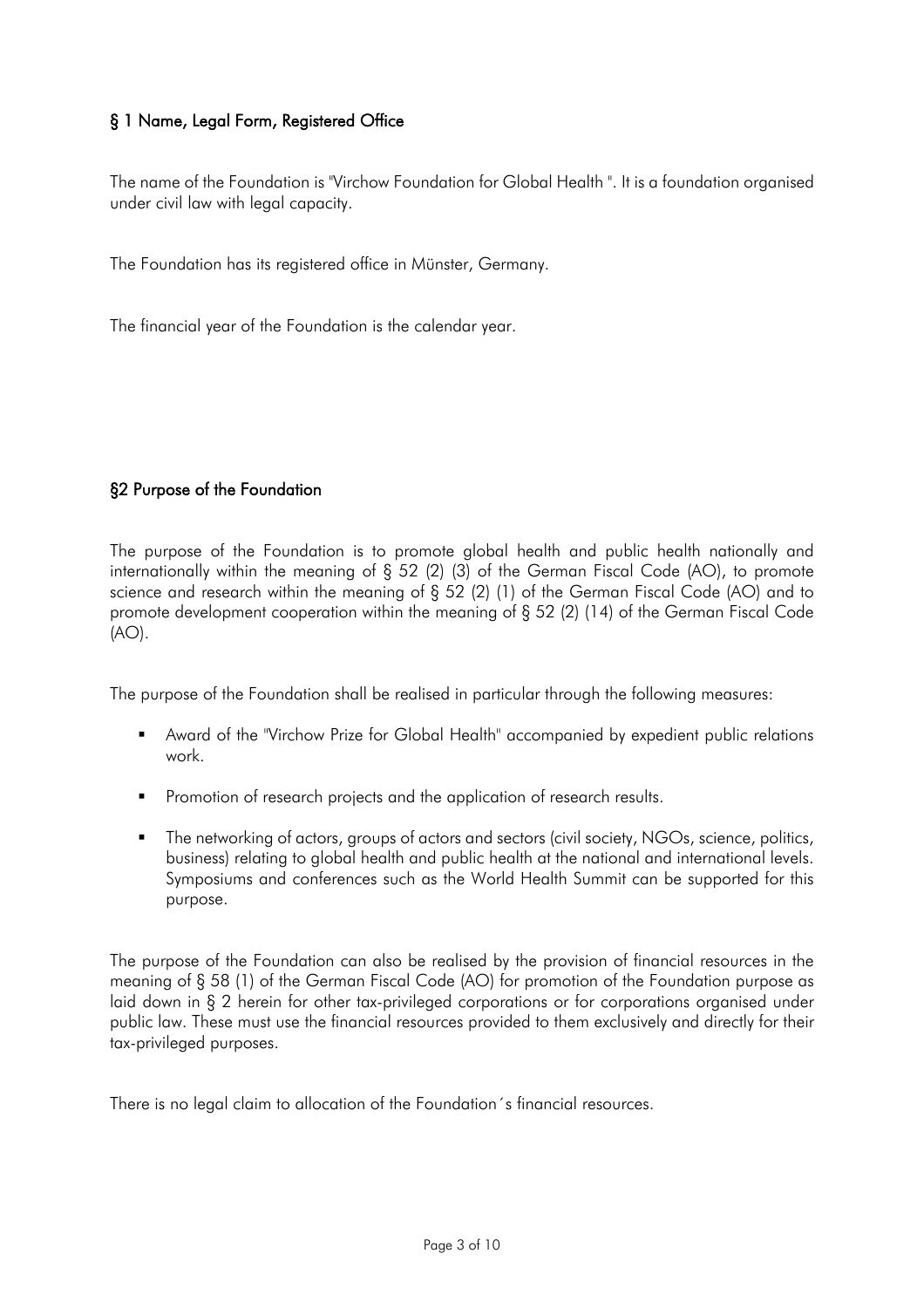# § 3 Tax Benefits

The Foundation exclusively and directly pursues charitable purposes within the meaning of the section on "Tax-privileged purposes" in the German Fiscal Code (AO).

The Foundation operates selflessly. It does not primarily pursue its own economic purposes.

The Foundation's financial resources may only be used for the purposes set out in the Statutes. The founders and their heirs/legal successors shall not obtain any benefits from the Foundation's financial resources. The Foundation may not benefit any person by means of expenditures that are alien to the purpose of the Foundation or by disproportionately high remuneration.

The Foundation shall perform its tasks itself or through an assistant within the meaning of § 57 (1) (2) of the German Fiscal Code (AO), unless it acts by way of provision of financial resources pursuant to § 58 (1) of the German Fiscal Code (AO).

## § 4 Assets

The Foundation's assets at the time of its establishment result from the Foundation´s business. These are made up of basic assets and other assets.

In the interest of the long-term stability and sustainable operation of the Foundation, the value of the basic assets is to be maintained permanently and undiminished, and these are to be invested profitably.

All donations intended for this purpose (sub-foundations) accrue to the basic assets. Sub-foundations may also be restricted to the pursuit of individual purposes of the Foundation; in this case, they themselves, their surrogates and the income generated from them, or their surrogates must be listed and used separately in the Foundation's accounts.

Other assets are intended for expendable items. Contributions and endowments to other assets are intended for expendable items in accordance with the declared intention of the donor; they are not subject to the principle of preservation of assets.

Donations on account of death without a specific purpose may be added to the basic assets or other assets. The Foundation is not obliged to accept donations on the basis of these Statutes.

The assets of the Foundation may be reallocated in order to maintain their value, to strengthen their earning power or to achieve the purpose of the Foundation, provided that sentence 2 is observed. Profits from reallocations may be used in whole or in part to fulfil the Foundation's purpose. Concrete decisions regarding the management and investment of the Foundation's assets, which are to be focused on earning power and increasing value and which are to achieve not only a financial but also a social return along the lines of the Foundation's purpose ("mission investing") and which should not violate ethical standards, shall be implemented accordingly by the Foundation trustee upon a decision by the Board of Trustees. In this respect, security is a decisive factor in the context of the relevant decisions. Investments may also be made in shares, real estate and shareholdings, and loans may be granted to companies, preferably those operating in the environment of the Foundation's purpose, if these are sufficiently secured and an appropriate annual distribution of earnings is guaranteed. Further details can be regulated in investment guidelines.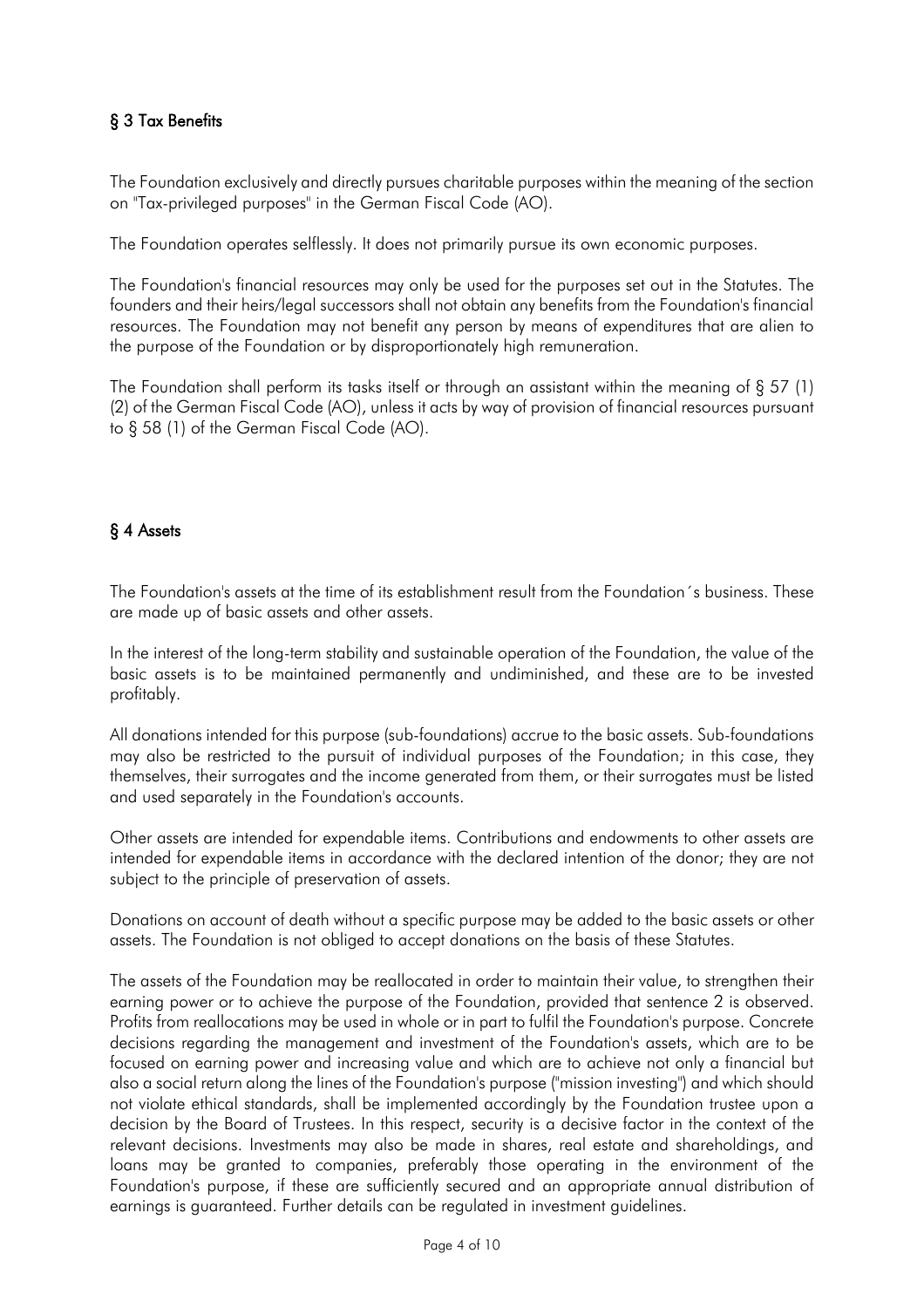With the consent of the government authority in charge of the Foundation, the basic fund assets can be drawn down up to a maximum of 15% of the basic fund assets if this is necessary to fulfil the Foundation's purpose, a return of the assets withdrawn to the Foundation's assets is ensured within the ensuing three years and the Foundation's existence does not appear to be jeopardised as a result thereof. The amount is to be returned to the Foundation's assets without delay. A renewed decision on the drawdown shall only be possible if the value of the Foundation's assets has returned to the level it had before a previous drawdown.

#### § 5 Funds and Reserves

The Foundation shall fulfil its tasks within the framework of that which is permissible under tax law in a timely manner from income from the Foundation's assets, other assets and any other donations, insofar as these are not expressly intended to aggrandise the basic assets, in particular donations. Administrative costs are to be covered in advance.

The Foundation may allocate its funds to free or earmarked reserves or to the basic assets in accordance with § 62 (4) of the German Fiscal Code (AO) within the limits permitted by tax law.

Profits from asset reallocations may be channelled to a reallocation reserve, which may be used to offset reallocation losses or released to increase financial resources or assets. Write-downs shall only be necessary in the event of realised asset losses or permanent impairment.

# § 6 Foundation Bodies

The governing institutions of the Foundation are the Board of Directors and the Board of Trustees as well as the Council or, in accordance with § 11, several Councils.

The members of the Foundation's bodies shall in principle work on a voluntary basis. They are entitled to reimbursement of proven reasonable expenses and outlays. The Board of Trustees may decide on an appropriate lump-sum payment for the time and work performed by the members of the Board of Directors.

In the course of their activities, the members of the Foundation's bodies are only liable for wilful intent and gross negligence insofar as they work free of charge or receive remuneration for their activities that does not exceed € 840.00 per year. The amount of € 840.00 shall change as a consequence of a change in the corresponding amount laid down in § 31a (1) (1) of the German Civil Code.

A member of one governing institution may not at the same time be a member of another governing institution, provided, however, that § 9 (4) and § 11 (5) take precedence by way of exception.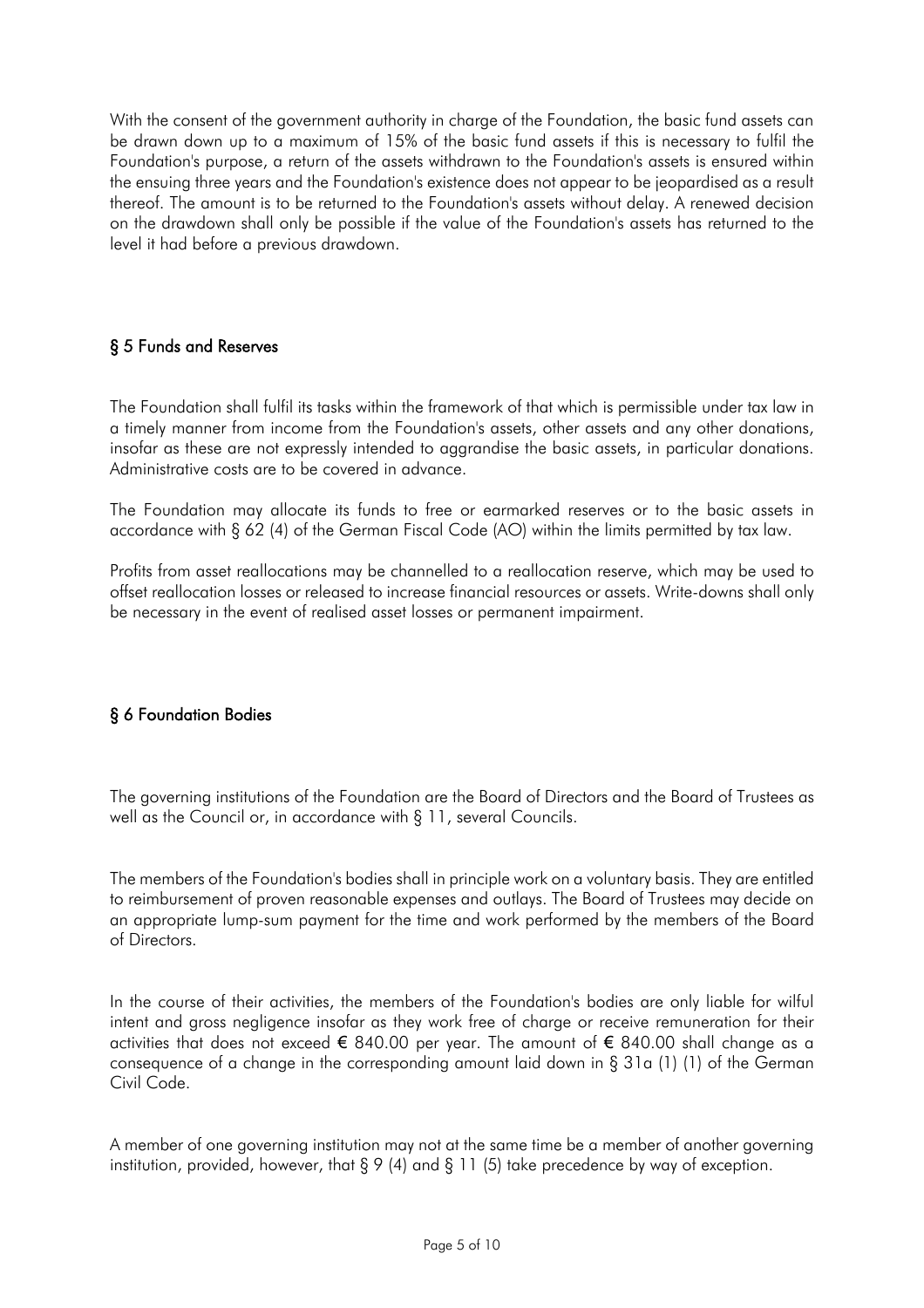## § 7 Board of Directors

- 1. The first Board of Directors shall be appointed by the founders. After the first Board of Directors, the members of the Board of Directors shall be appointed by the Board of Trustees. Reappointments shall be permissible. The Board of Trustees may dismiss a member of the Board of Directors by a 3/4 majority of its members if there is good cause. Such cause may be, for example, gross breach of duty and inability to manage the business properly. The dismissal shall be effective until its invalidity is legally established.
- 2. The members of the Board of Directors shall be appointed for five years. If a member leaves before the end of his or her term of office, a new member shall be appointed for the full term. After the expiry of his or her term of office, the incumbent Board of Directors shall continue to manage the business until the new Board of Directors takes office.
- 3. The Board of Directors shall consist of at least three, but no more than five persons. It shall adopt its own rules of procedure. The members of the Board of Directors shall not receive any remuneration. The Board of Directors shall elect a Chairperson, a Deputy Chairperson and a Treasurer from among its members. These shall form the Board of Directors for the duration of its term of office.
- 4. The Board of Directors shall only be deemed to have a quorum if more than half of the Board members are present. Resolutions of the Board of Directors shall be adopted by a simple majority of votes. In the event of a tie vote, the Chairperson shall cast the deciding vote. Minutes shall be taken of the resolutions adopted at the meetings of the Board of Directors, which shall be signed by the Chairperson and one other member. All resolutions of the Board of Directors shall be recorded and kept for the duration of the Foundation's existence. Written resolutions or resolutions by way of electronic communication shall be permissible with the consent of all members of the Board of Directors. Circular resolutions or resolutions by way of electronic communication shall not be permitted for the appointment and dismissal of members of governing institutions or resolutions pursuant to § 13 of these Statutes.

#### § 8 Duties of the Board of Directors

- 1. The Board of Directors shall represent the Foundation in and out of court. It has the status of a legal representative.
- 2. The members of the Board of Directors have sole power of representation. Internally, the Treasurer of the Foundation's Board of Directors shall represent the Foundation acting alone; in the event that he or she is prevented from doing so, the Chairperson shall represent the Foundation.
- 3. The Board of Directors shall manage the business of the Foundation insofar as this does not involve tasks assigned to the Board of Trustees by these Statutes. Within the framework of the Foundation Act and these Statutes, the Board of Directors shall fulfil the will of the founders as effectively as possible. The tasks of the Board of Directors shall include in particular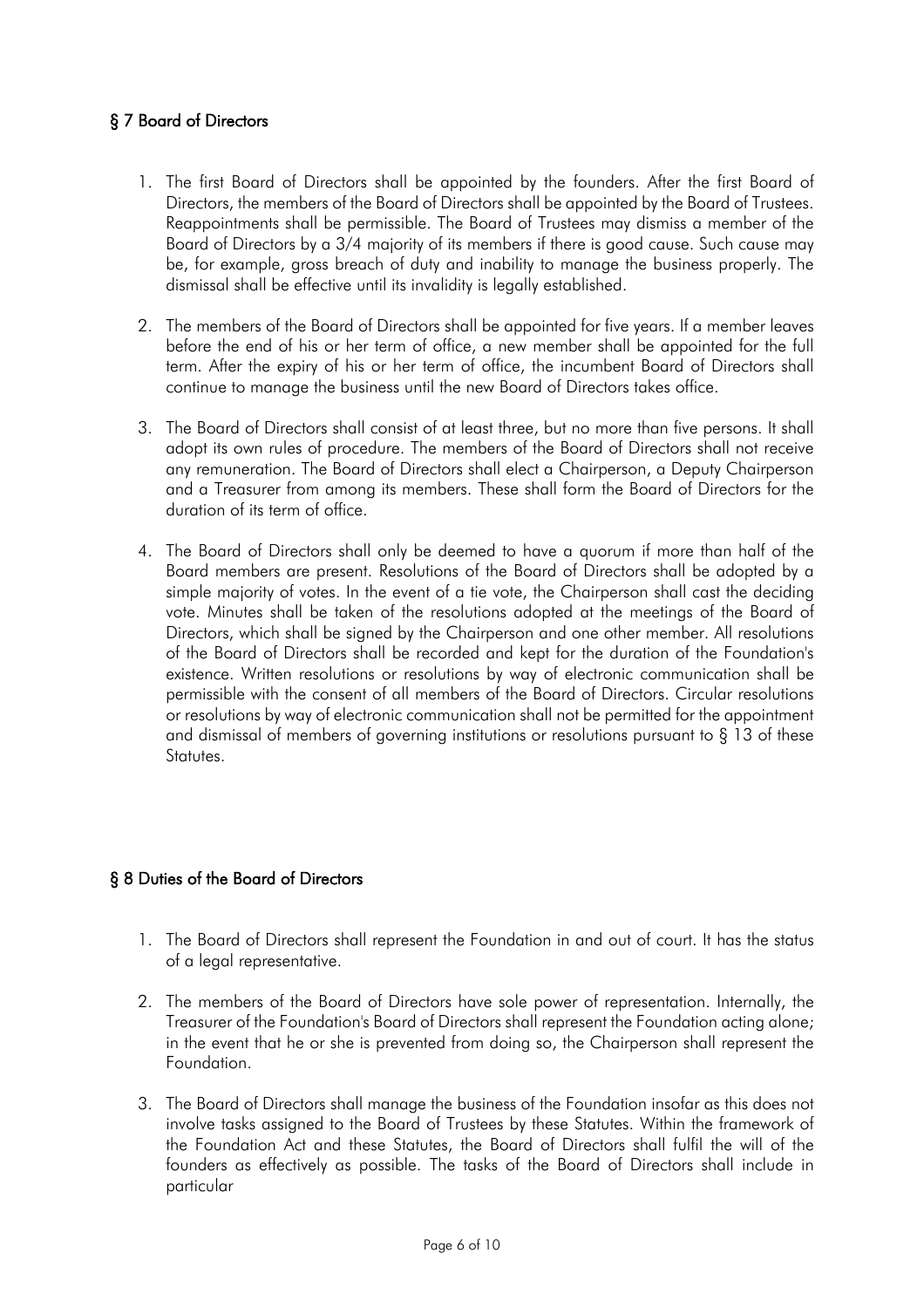- a) Spelling out the Foundation's purpose in concrete terms in special funding initiatives,
- b) The administration and management of the Foundation's assets,
- c) The preparation and implementation of the decisions of the Board of Trustees relating to the allocation of the Foundation's financial resources,
- d) Reporting and accounting on the activities of the Foundation,
- e) Appointment of a management, employment of staff, involvement of external consultants or experts, if this is required by a special task or the size of the Foundation.

#### § 9 Board of Trustees

- 1. The Board of Trustees shall have a minimum of five and a maximum of 15 members. It shall adopt its own rules of procedure. Members of the Board of Trustees shall be appointed for a period of five years. The first appointment shall be made by the founders, and all further appointments through co-optation by the Board of Trustees. Reappointment shall be permitted. The Board of Trustees should include persons who have special expertise and experience with regard to the tasks of the Foundation. One member should be knowledgeable in financial and economic matters.
- 2. The Board of Trustees shall elect a Chairperson [President of the Foundation] and a Vice-Chairperson [Vice-President of the Foundation] from its ranks for a term of five years. Reelection shall be permitted. The Chairperson and Vice-Chairperson shall continue in office after the expiration of their terms until their positions are filled. The Chairperson of the Board of Trustees shall chair its meetings.
- 3. The Board of Trustees may dismiss individual members for good cause with a 3/4 majority of its members.
- 4. Members of the Board of Trustees may not be members of the Board of Directors. This shall not apply to the founders.
- 5. The Board of Trustees shall be deemed to constitute a quorum if it has been duly invited to the meeting and more than half of its members are present. The Board of Trustees may call in experts to prepare the resolutions. Resolutions shall generally be adopted by a simple majority of votes. In the event of a tie vote, the Chairperson shall cast the deciding vote. Written resolutions and digital meetings shall be permissible with the consent of the majority of the Board of Trustees. Circular resolutions shall not be permitted for the appointment and dismissal of members of the Board of Trustees or resolutions pursuant to § 13 of these Statutes.
- 6. Meetings of the Board of Trustees shall be convened by the Chairperson as required, but at least once a year. Meetings must also be convened by the Chairperson if at least half of the members of the Board of Trustees request such and provide a written statement of the grounds for such. The members of the Board of Trustees shall be invited to meetings in good time, but at least two weeks before the date of the respective meeting, in writing and while stating the agenda. Minutes shall be taken of each meeting.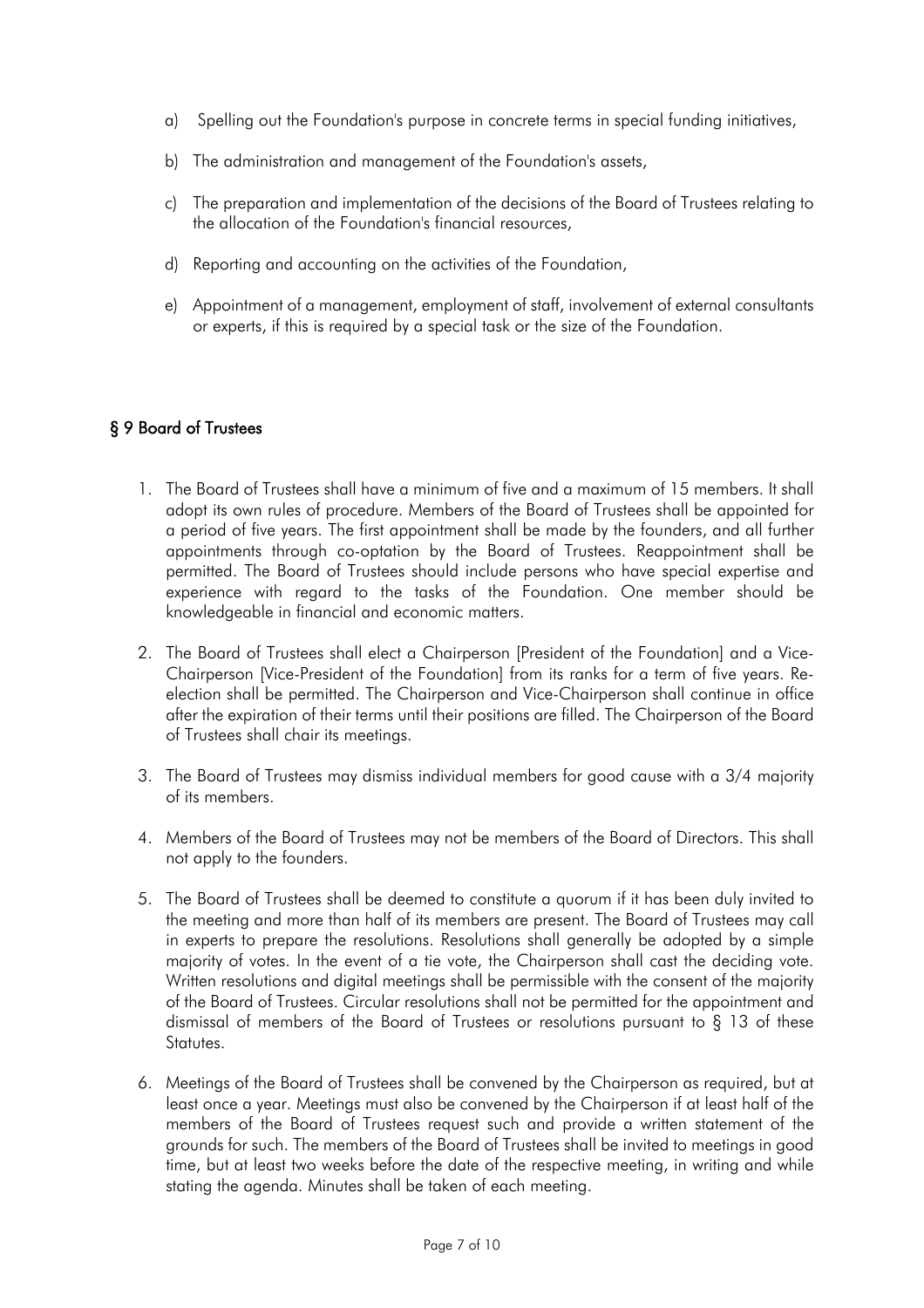- 7. Donors who effect a sub-foundation accepted by the Board of Trustees and who undertake to pay an annual donation in a deed notarised at their expense and who accept the Foundation's Statutes shall be deemed to be donors within the meaning of § 9 (1) if the Board of Trustees declares acceptance of the sub-foundation and the donation by means of a resolution and grants the donor the right to appoint a member of the Board of Trustees.
- 8. Upon the effectiveness of a revocation of a declaration of payment of the annual endowment, membership on the Board of Trustees of the member nominated by the revoking endowment donor shall expire, as shall the right of such endowment donor to nominate a member of the Board of Trustees.

#### § 10 Duties of the Board of Trustees

- 1. The Board of Trustees shall have the following tasks in particular:
	- § Supervision of the activities of the Board of Directors,
	- § Discharge of the Board of Directors,
	- Election and appointment of the members of the Board of Directors following those appointed by the founders,
	- Resolution on the allocation of funding,
	- Approval of the annual business plan to be prepared by the Board of Directors,
	- § Approval of the annual accounts,
	- § Appointment of the members of the Board of Trustees
- 2. The Board of Trustees is authorised to exempt the Board of Directors as a whole or individual members of the Board of Directors in general or in individual cases from the restrictions of § 181 of the German Civil Code (BGB) or to revoke the exemption.

#### § 11 Council(s) of the Foundation

- 1. The Foundation may have one Council or several Councils with different tasks for different specific areas and objectives.
- 2. Each Council shall have at least five members. It shall adopt its own rules of procedure and may establish ad hoc or long-term committees or commissions for specific areas and tasks. Council members shall be appointed for a period of three years. The first appointment shall be made by the founders, and all further appointments by the Board of Trustees. Reappointment shall be permitted.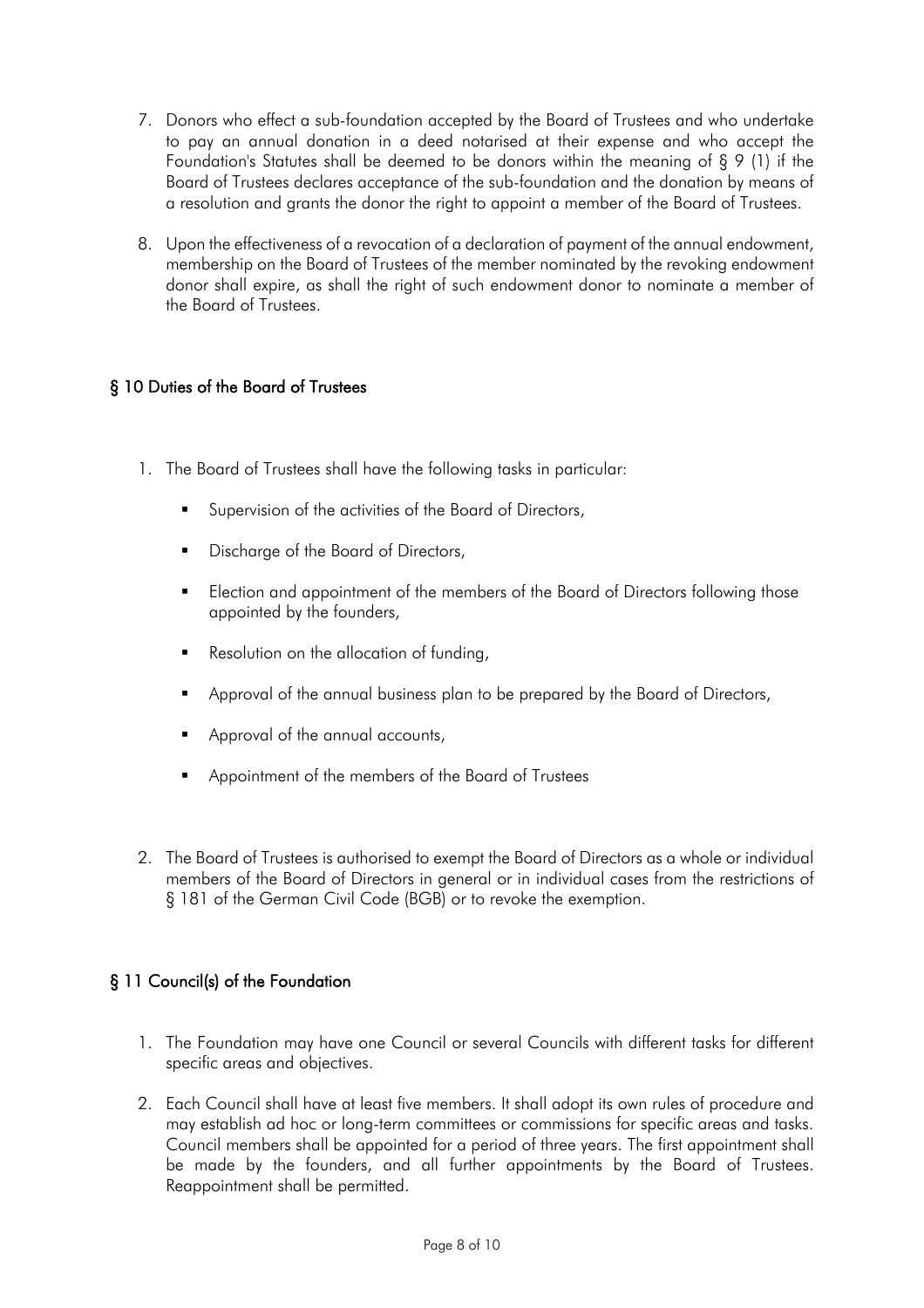- 3. The Council shall elect two co-chairs from among its members for a term of three years. Reelection shall be permitted. The co-chairs of the Council shall chair its meetings. The cochairs shall remain in office after the expiry of their term of office until their position is filled.
- 4. The Board of Trustees may dismiss individual members of the Council for good cause with a 3/4 majority of its members.
- 5. Members of the Council may not be members of the Board of Directors. This shall not apply to the founders.
- 6. The Council shall be deemed to constitute a quorum with the votes of the members present and any votes submitted in writing. Resolutions shall be passed by a simple majority of votes cast. In the event of a tie vote, the votes of the co-chairs shall be decisive. Written resolutions and digital meetings shall be permitted with the consent of the majority of the Council members. Circular resolutions shall not be permitted for the appointment and dismissal of Council members.
- 7. The meetings of the Council shall be convened by the Co-Chairs. Minutes shall be taken of each meeting.

## § 12 Duties of the Council

The Council shall in particular have the following tasks:

■ Bringing in perspectives from expertise available through the Council members to provide impetus and advice to the Board of Trustees and the Board of Directors.

#### § 13 Amendment of the Statutes, Dissolution

- 1. Amendments to the Statutes, merger with another foundation or a conversion into a consumer foundation are permissible.
- 2. The government authority in charge of the Foundation must be informed within the relevant statutory periods after the resolution has been adopted of resolutions on amendments to the Statutes that do not affect the purpose of the Foundation or do not substantially change the organisation of the Foundation.
- 3. If fulfilment of the Foundation's purpose becomes impossible, the Board of Directors and the Board of Trustees may decide on a change of the Foundation's purpose by means of a 2/3 majority of the respective members appointed in accordance with the Statutes; during the lifetime of the founders, such decisions may only be taken with the vote of each and every individual founder. Any change in the Foundation's purpose should remain as close as possible to the original purpose of the Foundation.
- 4. Dissolution of the Foundation shall only be possible if a realisation of the Foundation's purpose becomes impossible or no longer seems reasonable due to altered circumstances.